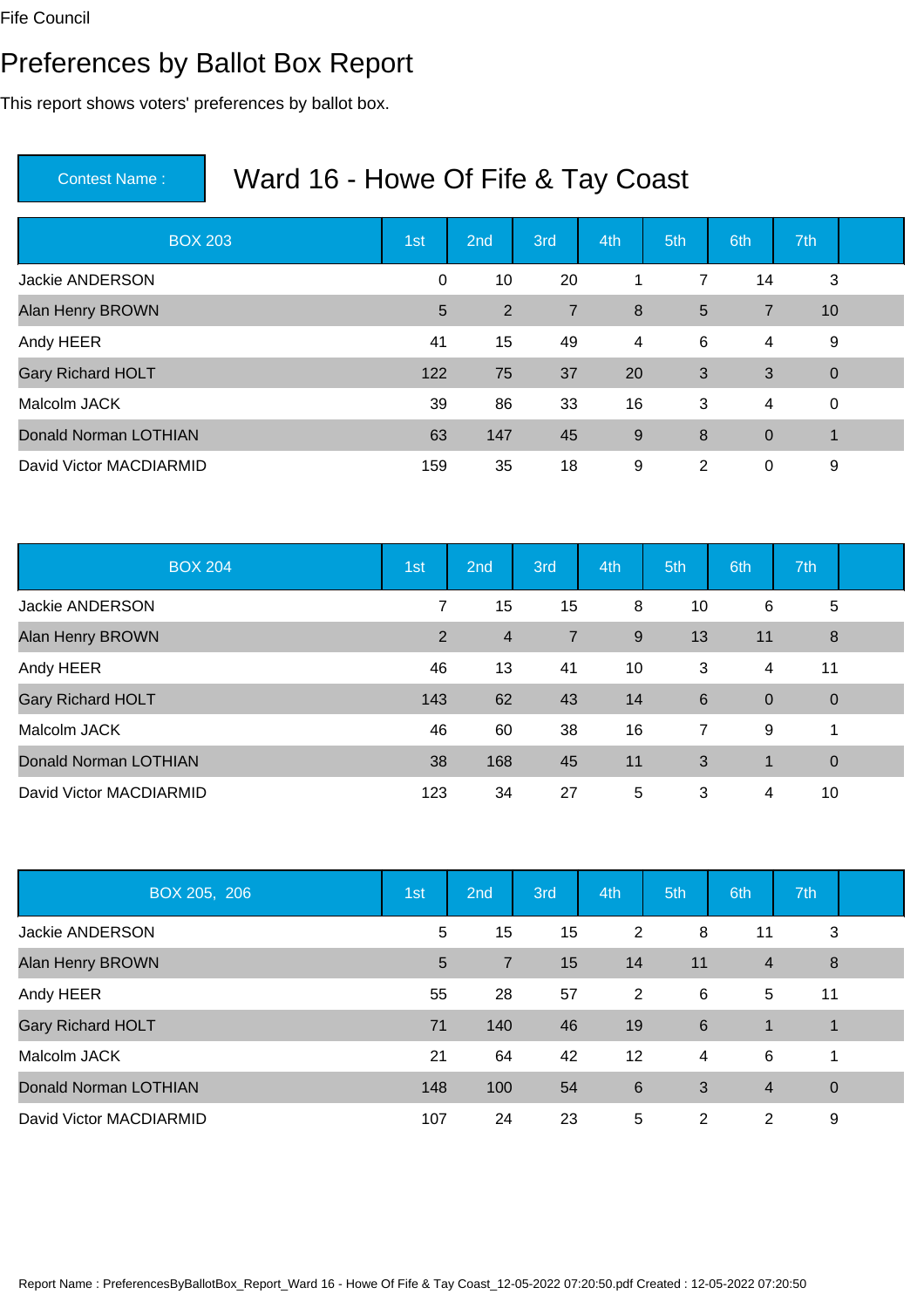#### Preferences by Ballot Box Report

This report shows voters' preferences by ballot box.

| BOX 208, 207                 | 1st | 2nd | 3rd | 4th            | 5th            | 6th         | 7th            |  |
|------------------------------|-----|-----|-----|----------------|----------------|-------------|----------------|--|
| Jackie ANDERSON              | 5   | 10  | 18  | 8              | 12             | 12          | 9              |  |
| Alan Henry BROWN             | 10  | 5   | 11  | 17             | 9              | 10          | 8              |  |
| Andy HEER                    | 65  | 33  | 58  | $\overline{7}$ | 7              | 6           | 9              |  |
| <b>Gary Richard HOLT</b>     | 45  | 130 | 64  | 19             | 8              | 3           | $\overline{0}$ |  |
| Malcolm JACK                 | 44  | 71  | 34  | 20             | 9              | 4           | 1              |  |
| <b>Donald Norman LOTHIAN</b> | 147 | 102 | 52  | 10             | $\overline{7}$ | $\mathbf 0$ | 1              |  |
| David Victor MACDIARMID      | 142 | 39  | 22  | 8              | 3              | 7           | 9              |  |

| <b>BOX 209</b>               | 1st            | 2 <sub>nd</sub> | 3rd | 4th | 5th             | 6th | 7th            |  |
|------------------------------|----------------|-----------------|-----|-----|-----------------|-----|----------------|--|
| Jackie ANDERSON              | 3              | 21              | 21  | 3   | 6               | 11  | 5              |  |
| Alan Henry BROWN             | $5\phantom{1}$ | 6               | 13  | 11  | 10              | 9   | $\overline{7}$ |  |
| Andy HEER                    | 27             | 19              | 42  | 3   | $\overline{2}$  | 5   | 13             |  |
| <b>Gary Richard HOLT</b>     | 43             | 92              | 24  | 18  | $6\phantom{1}6$ | 3   | $\overline{0}$ |  |
| Malcolm JACK                 | 11             | 51              | 26  | 12  | 8               | 2   | 1              |  |
| <b>Donald Norman LOTHIAN</b> | 109            | 54              | 25  | 12  | $6\phantom{1}6$ | 3   | $\mathbf 1$    |  |
| David Victor MACDIARMID      | 93             | 16              | 19  | 4   | 2               | 2   | 5              |  |

| <b>BOX 210</b>               | 1st          | 2nd | 3rd | 4th            | 5th            | 6th         | 7th            |  |
|------------------------------|--------------|-----|-----|----------------|----------------|-------------|----------------|--|
| Jackie ANDERSON              | 3            | 8   | 18  | 3              | 6              | 5           | $\overline{2}$ |  |
| Alan Henry BROWN             | $\mathbf{0}$ | 2   | 9   | 12             | $\overline{2}$ | 9           | $\mathbf 0$    |  |
| Andy HEER                    | 35           | 7   | 26  | $\mathbf 1$    | 4              | 2           | 13             |  |
| <b>Gary Richard HOLT</b>     | 65           | 54  | 15  | 12             | 10             | 6           | $\overline{0}$ |  |
| Malcolm JACK                 | 15           | 50  | 26  | 11             | 4              | $\mathbf 0$ |                |  |
| <b>Donald Norman LOTHIAN</b> | 40           | 72  | 43  | 8              | $\overline{4}$ | 2           | $\overline{4}$ |  |
| David Victor MACDIARMID      | 83           | 18  | 12  | $\overline{7}$ | 1              | 1           | 2              |  |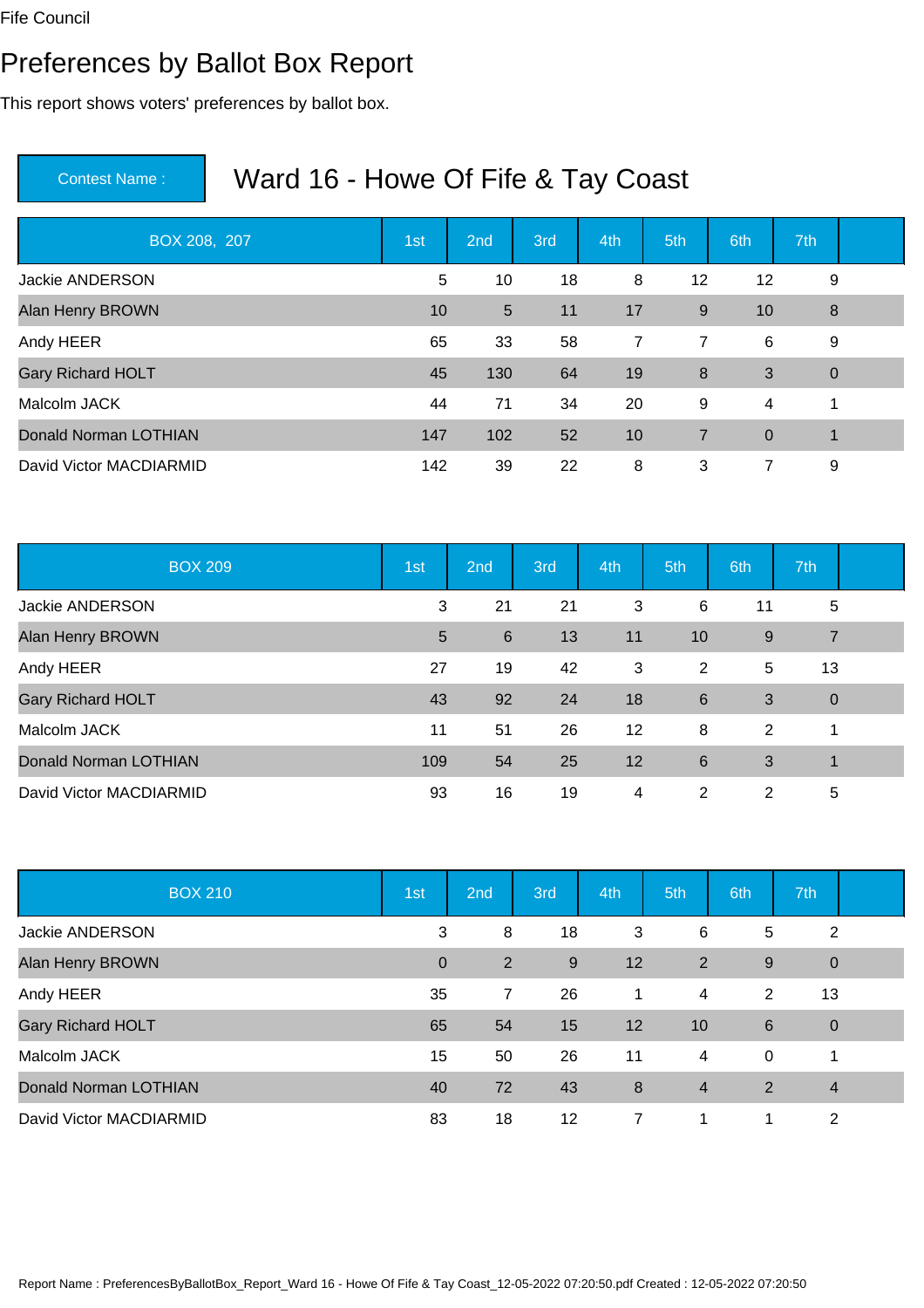#### Preferences by Ballot Box Report

This report shows voters' preferences by ballot box.

| <b>BOX 211</b>           | 1st            | 2nd         | 3rd | 4th              | 5th            | 6th            | 7th            |  |
|--------------------------|----------------|-------------|-----|------------------|----------------|----------------|----------------|--|
| <b>Jackie ANDERSON</b>   | 3              | 9           | 13  | 1                | 5              | 3              | 1              |  |
| Alan Henry BROWN         | $\overline{4}$ | $\mathbf 0$ | 3   | $\boldsymbol{8}$ | $\overline{4}$ | $\,6\,$        | $\mathbf{3}$   |  |
| Andy HEER                | 18             | 11          | 32  | $\mathbf 0$      | 1              | 6              | $\overline{7}$ |  |
| <b>Gary Richard HOLT</b> | 80             | 45          | 14  | 9                | $\overline{4}$ | $\overline{0}$ | $\overline{0}$ |  |
| Malcolm JACK             | 18             | 34          | 11  | 11               | $\overline{1}$ | $\mathbf 1$    | 3              |  |
| Donald Norman LOTHIAN    | 39             | 83          | 25  | $\overline{4}$   | 3              | $\mathbf{1}$   | $\overline{0}$ |  |
| David Victor MACDIARMID  | 66             | 16          | 10  | 4                | 1              | 1              | 3              |  |

| <b>BOX 212</b>               | 1st | 2 <sub>nd</sub> | 3rd | 4th     | 5th            | 6th            | 7th            |  |
|------------------------------|-----|-----------------|-----|---------|----------------|----------------|----------------|--|
| Jackie ANDERSON              | 3   | 15              | 25  | 2       | 3              | 5              | 6              |  |
| Alan Henry BROWN             | 1   | $\overline{4}$  | 6   | 8       | $\overline{4}$ | 13             | $\overline{4}$ |  |
| Andy HEER                    | 49  | 10              | 33  | 5       | 2              | 6              | 13             |  |
| <b>Gary Richard HOLT</b>     | 125 | 66              | 39  | 16      | 9              | 2              | $\overline{0}$ |  |
| Malcolm JACK                 | 35  | 75              | 42  | $12 \,$ | 3              | 0              | 1              |  |
| <b>Donald Norman LOTHIAN</b> | 49  | 140             | 44  | 14      | 7              | $\overline{0}$ | $\overline{0}$ |  |
| David Victor MACDIARMID      | 135 | 26              | 21  | 12      | 3              | 1              | 1              |  |

| <b>BOX 213</b>               | 1st          | 2nd             | 3rd | 4th            | 5th            | 6th            | 7th            |  |
|------------------------------|--------------|-----------------|-----|----------------|----------------|----------------|----------------|--|
| Jackie ANDERSON              |              | 18              | 22  | 7              | 8              | 5              | $\overline{2}$ |  |
| Alan Henry BROWN             | $\mathbf{0}$ | $\overline{4}$  | 9   | $\overline{7}$ | 2              | 10             | $\overline{7}$ |  |
| Andy HEER                    | 27           | 12 <sup>2</sup> | 24  | 5              | 5              | 5              | 13             |  |
| <b>Gary Richard HOLT</b>     | 39           | 81              | 37  | 18             | 10             | 3              | $\overline{0}$ |  |
| Malcolm JACK                 | 25           | 59              | 40  | $\overline{7}$ | 4              | -1             | $\mathbf 0$    |  |
| <b>Donald Norman LOTHIAN</b> | 84           | 63              | 35  | 10             | $\overline{4}$ | $\overline{0}$ | $\mathbf 0$    |  |
| David Victor MACDIARMID      | 116          | 25              | 14  | 6              | 1              | 2              | 2              |  |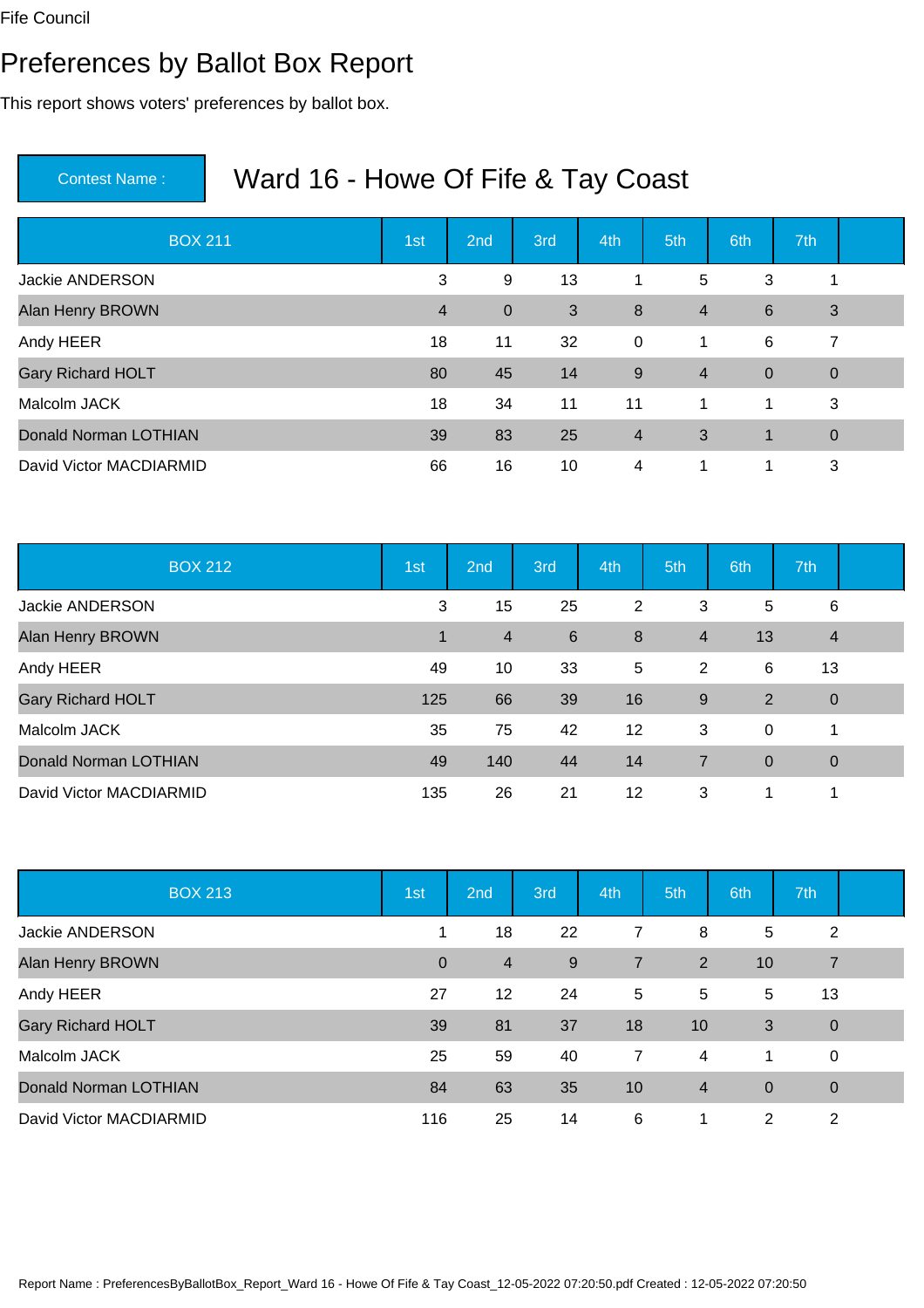#### Preferences by Ballot Box Report

This report shows voters' preferences by ballot box.

| <b>BOX 214</b>           | 1st            | 2nd | 3rd | 4th            | 5th             | 6th | 7th            |  |
|--------------------------|----------------|-----|-----|----------------|-----------------|-----|----------------|--|
| <b>Jackie ANDERSON</b>   | 3              | 14  | 17  | $\overline{7}$ | 8               | 7   | 9              |  |
| Alan Henry BROWN         | $\overline{2}$ | 1   | 11  | 8              | 8               | 14  | 9              |  |
| Andy HEER                | 26             | 25  | 26  | 5              | $\overline{7}$  | 8   | 14             |  |
| <b>Gary Richard HOLT</b> | 51             | 80  | 30  | 16             | 9               | 3   | $\overline{0}$ |  |
| Malcolm JACK             | 20             | 52  | 22  | 12             | 10              | 4   | 2              |  |
| Donald Norman LOTHIAN    | 86             | 73  | 35  | 14             | $5\overline{)}$ | 5   | $\mathbf 0$    |  |
| David Victor MACDIARMID  | 103            | 16  | 23  | 7              | 1               | 1   | 7              |  |

| BOX 217, 216, 219        | 1st | 2 <sub>nd</sub> | 3rd | 4th | 5th            | 6th         | 7th            |  |
|--------------------------|-----|-----------------|-----|-----|----------------|-------------|----------------|--|
| Jackie ANDERSON          | 4   | 15              | 13  | 3   | 8              | 2           | 2              |  |
| Alan Henry BROWN         | 3   | 5               | 6   | 13  | 3              | 9           | $\overline{7}$ |  |
| Andy HEER                | 60  | 16              | 46  | 3   | 2              | 6           | 11             |  |
| <b>Gary Richard HOLT</b> | 76  | 97              | 32  | 17  | $\overline{7}$ | $\mathbf 1$ | $\overline{0}$ |  |
| Malcolm JACK             | 38  | 63              | 40  | 11  | 6              | 5           | $\mathbf 0$    |  |
| Donald Norman LOTHIAN    | 58  | 90              | 68  | 14  | 8              | $\mathbf 1$ | 1              |  |
| David Victor MACDIARMID  | 108 | 29              | 9   | 5   | 1              |             | 4              |  |

| BOX 218, 215             | 1st          | 2nd            | 3rd            | 4th | 5th            | 6th            | 7th         |  |
|--------------------------|--------------|----------------|----------------|-----|----------------|----------------|-------------|--|
| Jackie ANDERSON          | 2            | 2              | 12             | 5   | 5              | 5              | 3           |  |
| Alan Henry BROWN         | $\mathbf{0}$ | $\overline{4}$ | $\overline{1}$ | 9   | 3              | $\overline{7}$ | $\mathbf 0$ |  |
| Andy HEER                | 50           | 14             | 28             | 9   | 5              | $\mathbf 0$    | 1           |  |
| <b>Gary Richard HOLT</b> | 30           | 70             | 30             | 11  | $\overline{1}$ | 1              | $\mathbf 0$ |  |
| Malcolm JACK             | 13           | 37             | 24             | 10  | $\overline{4}$ | 1              | 1           |  |
| Donald Norman LOTHIAN    | 53           | 55             | 43             | 3   | $\mathbf 1$    | 2              | 1           |  |
| David Victor MACDIARMID  | 65           | 14             | 7              | 2   | 1              | 0              | 7           |  |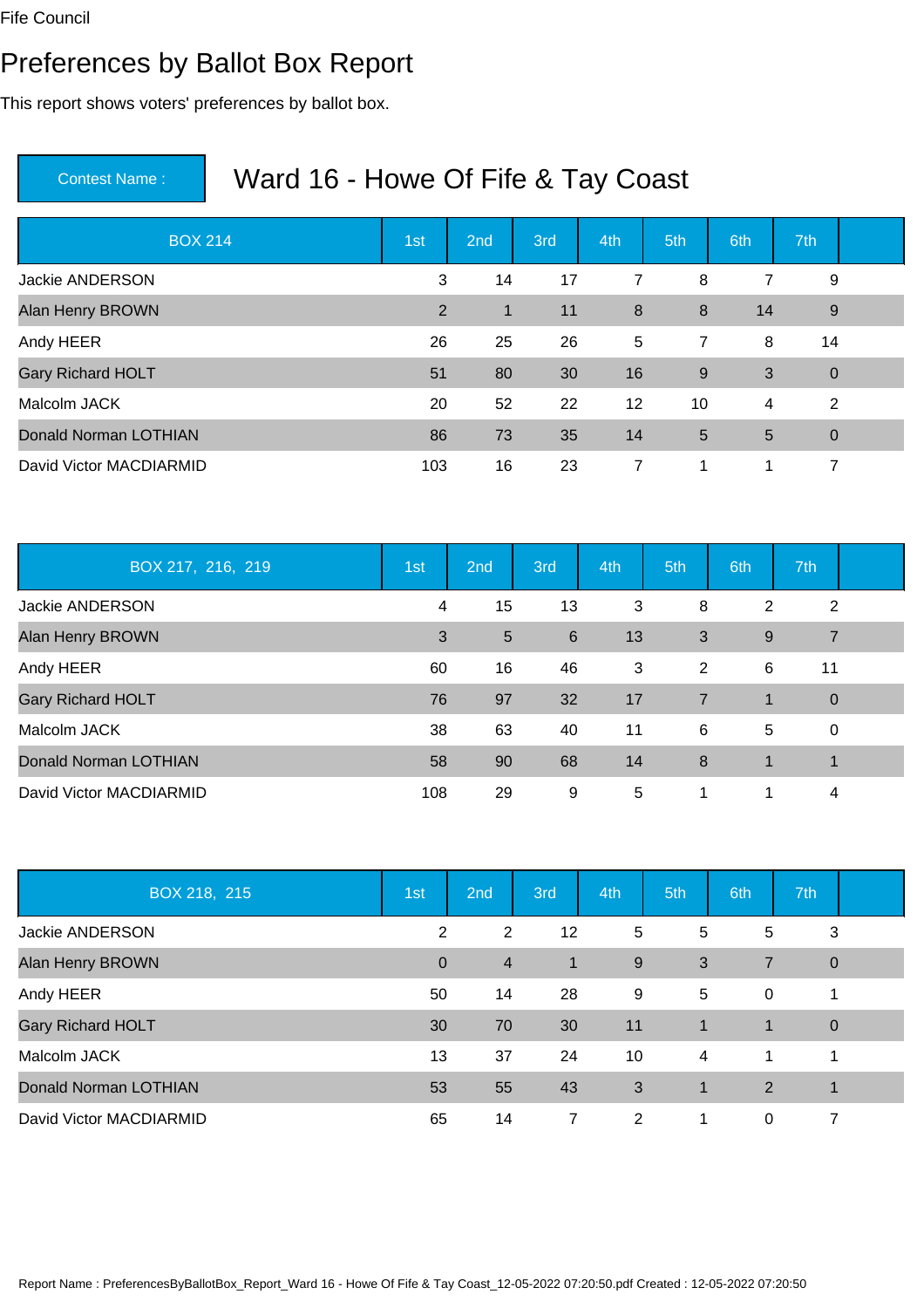#### Preferences by Ballot Box Report

This report shows voters' preferences by ballot box.

| PV016 103                | 1st | 2nd            | 3rd | 4th | 5th            | 6th | 7th            |  |
|--------------------------|-----|----------------|-----|-----|----------------|-----|----------------|--|
| <b>Jackie ANDERSON</b>   | 5   | 10             | 27  | 7   | 9              | 11  | 11             |  |
| Alan Henry BROWN         | 3   | $\overline{7}$ | 20  | 14  | $\overline{7}$ | 14  | 9              |  |
| Andy HEER                | 83  | 21             | 54  | 10  | 4              | 6   | 21             |  |
| <b>Gary Richard HOLT</b> | 97  | 126            | 52  | 14  | 15             | 2   | $\overline{0}$ |  |
| Malcolm JACK             | 24  | 78             | 35  | 17  | 10             | 4   | 1              |  |
| Donald Norman LOTHIAN    | 121 | 142            | 45  | 9   | $5\phantom{1}$ | 5   | $\overline{1}$ |  |
| David Victor MACDIARMID  | 137 | 18             | 16  | 4   | 3              | 7   | 6              |  |

| PV016 104                    | 1st            | 2 <sub>nd</sub> | 3rd | 4th | 5th            | 6th            | 7th            |  |
|------------------------------|----------------|-----------------|-----|-----|----------------|----------------|----------------|--|
| Jackie ANDERSON              | 4              | 17              | 23  | 3   | 17             | 9              | 11             |  |
| Alan Henry BROWN             | $\overline{4}$ | 8               | 9   | 14  | 8              | 18             | 9              |  |
| Andy HEER                    | 90             | 30              | 47  | 8   | 6              | 9              | 13             |  |
| <b>Gary Richard HOLT</b>     | 88             | 140             | 79  | 21  | 10             | 3              | $\mathbf{1}$   |  |
| Malcolm JACK                 | 30             | 77              | 43  | 19  | $\overline{7}$ | 2              | $\overline{4}$ |  |
| <b>Donald Norman LOTHIAN</b> | 134            | 137             | 60  | 11  | $\overline{4}$ | $\overline{4}$ | $\mathbf 1$    |  |
| David Victor MACDIARMID      | 149            | 29              | 23  | 4   | 2              | 4              | 9              |  |

| PV016 105                    | 1st         | 2 <sub>nd</sub> | 3rd | 4th | 5th | 6th            | 7th         |  |
|------------------------------|-------------|-----------------|-----|-----|-----|----------------|-------------|--|
| <b>Jackie ANDERSON</b>       | 2           | 5               | 13  | 8   | 11  | 14             | 4           |  |
| Alan Henry BROWN             | $\mathbf 1$ | $\overline{4}$  | 14  | 24  | 5   | 7              | 14          |  |
| Andy HEER                    | 101         | 31              | 67  | 6   | 3   | 10             | 9           |  |
| <b>Gary Richard HOLT</b>     | 105         | 150             | 74  | 14  | 9   | 1              | $\mathbf 0$ |  |
| Malcolm JACK                 | 31          | 65              | 40  | 23  | 10  | 9              | $\mathbf 0$ |  |
| <b>Donald Norman LOTHIAN</b> | 146         | 160             | 69  | 17  | 3   | $\overline{0}$ | $\mathbf 0$ |  |
| David Victor MACDIARMID      | 114         | 30              | 23  | 4   | 8   | 0              | 14          |  |